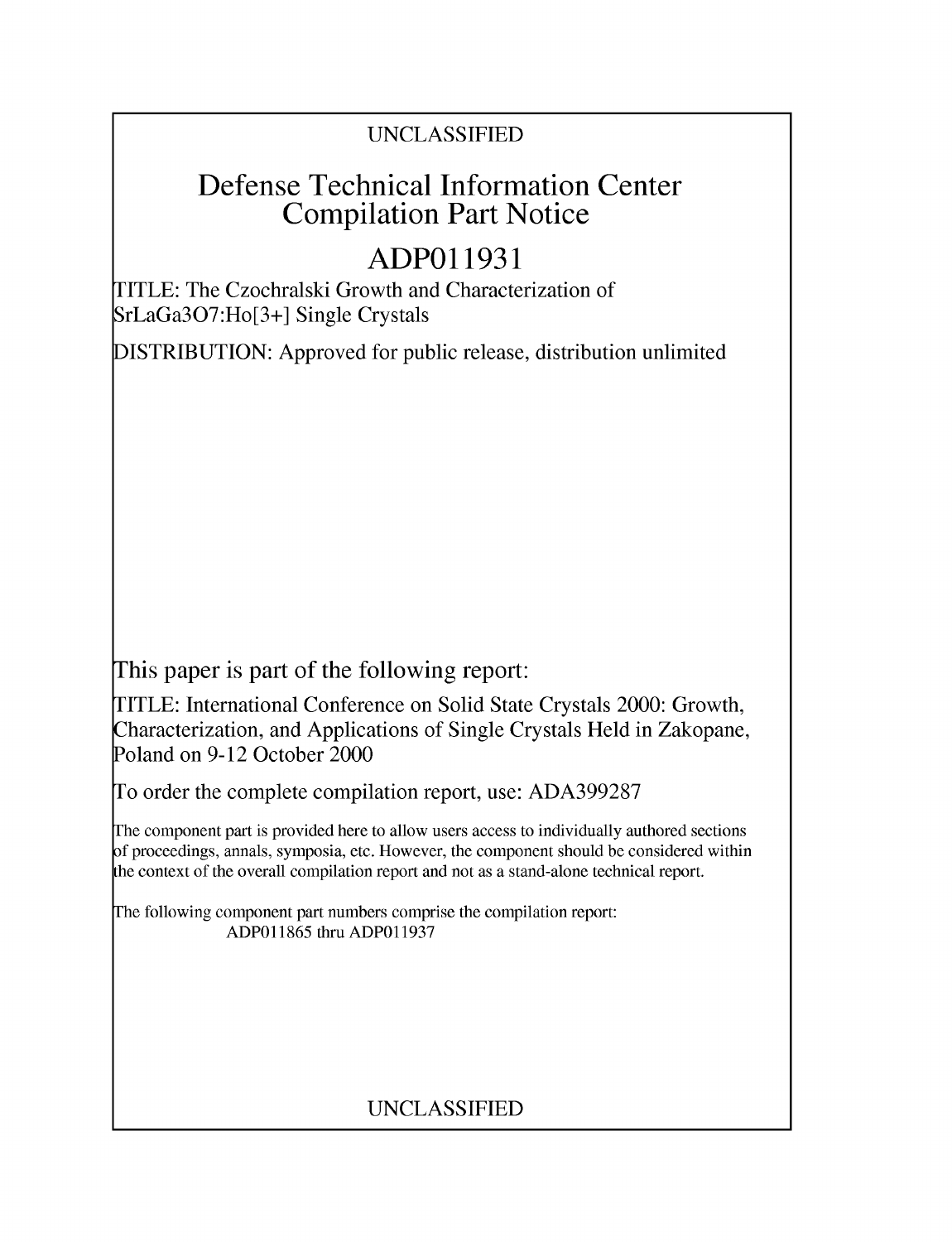## The Czochralski growth and characterization of  $SrLaGa<sub>3</sub>O<sub>7</sub>$ :  $Ho<sup>3+</sup>$  single crystals

I.Pracka<sup>a</sup>, M. Malinowski<sup>b</sup>, M. Świrkowicz<sup>a</sup>, J. Kisielewski<sup>a</sup>, A. Bajor<sup>a</sup>, A. Kłos<sup>a</sup>, B. Kaczmarek<sup>a</sup>,

B. Surma<sup>a</sup>

<sup>a</sup>Institute of Electronic Materials Technology, 133 Wólczyńska Street, 01-919 Warsaw, Poland <sup>b</sup>Institute of Microelectronics and Optoelectronics, ul Koszykowa 75, 00-662 Warsaw, Poland

#### ABSTRACT

Rare – earth (Nd, Pr, Dy) doped SrLaGa<sub>3</sub>O<sub>7</sub> single crystals are promising laser materials. Also crystals doped with Ho<sup>3</sup> ions could be used as efficient laser in visible and near infrared regions. Laser materials, generating in visible and infrared regions, can be used for optical data recording in microphotolitography and in medicine.

SrLaGa<sub>3</sub>O<sub>7</sub> single crystals doped with 0.3, 1.5 and 2 at % of  $Ho^{3+}$ , respectively were grown by the Czochralski method with use of iridium crucible and afterheater. According to EPMA measurements distribution coefficient of  $Ho^{3+}$  in SrLaGa<sub>3</sub>O<sub>7</sub> was estimated to be k $\approx 0.22$ . Optical absorption spectra in visible and infrared regions were measured at 300 K and 12 K, respectively.

Optical quality of single crystals was checked by the use of computerized imaging spectropolarimeter and polariscopic measurements. Temperature dependence of capacitance and conductivity for different dopant concentrations were also measured.

Keywords: crystal growth, oxide compounds, laser materials, doping.

#### 1. **INTRODUCTION**

Recently, solid-state laser materials, which generate in blue and UV regions are of great interest due to their potential applications for optical data storage, in microphotolitography and medicine. Moreover, lasers with up-conversion mechanism pumped with gallium arsenide infra-red diode lasers can transfer energy to shorter wavelengths (visible).

According to the energy level scheme of  $Ho<sup>3+</sup>$  ion it can be concluded that there are metastable energy levels which correspond to emission transitions in the region from near infrared to ultraviolet.

It is known that  $Ho^{3+}$  ion is responsible for emission near 2 and 2.9 $\mu$ m regions<sup>1,2</sup> which correspond to transitions between  ${}^{5}I_{2}$  and  ${}^{5}I_{6}$  Stark excited levels and the ground level  ${}^{5}I_{8}$ .

Figure 1, 200 and the term of the set of the set of the set of the set of the set of the set of the set of the<br>There are many works on Ho<sup>3+</sup> ion behavior in different host materials, and especially in fluorides and in gla case of oxide materials only for YAG<sup>3</sup> and YAP and YSGG<sup>4</sup> energy level positions of the  $Ho^{3+}$  ion were determined and upconversion excitations were investigated for different dopant concentrations.

 $SrLaGa<sub>3</sub>O<sub>7</sub>$  single crystals exhibit advantageous spectroscopic properties, and first of all low probability of nonradiative transitions, and therefore, long fluorescence lifetime of the excited states.

In this work the grow conditions in the Czochralski technique of  $SrLaGa<sub>3</sub>O<sub>7</sub>$  single crystals doped with Ho<sup>3+</sup> ions have been elaborated and optical and spectroscopic properties of the obtained crystals have been determined.

#### 2. EXPERIMENTAL

The charge material was prepared starting from SrCO<sub>3</sub>, La<sub>2</sub>O<sub>3</sub>, Ga<sub>2</sub>O<sub>3</sub>, and Ho<sub>2</sub>O<sub>3</sub> (at least 4N purity) according to the formula  $S_{1.04}$ La<sub>0.92</sub>Ho<sub>0.03</sub>Ga<sub>3.02</sub>O<sub>7</sub> (for 0.3at. % Ho<sup>3+</sup> concentration in the charge). Ho was substituted for La in the charge. The following dopant concentrations were introduced into the charge 0.3, 1.5 and 2 at. **%.**

Single crystals were grown by the Czochralski method with the use of MSR-2 equipment (Metals Research Limited, England). Thermal system with iridium crucible of 50mm in diameter and height, respectively, and the passive iridium afterheater of 50mm in diameter was used.

The following growth conditions have been applied: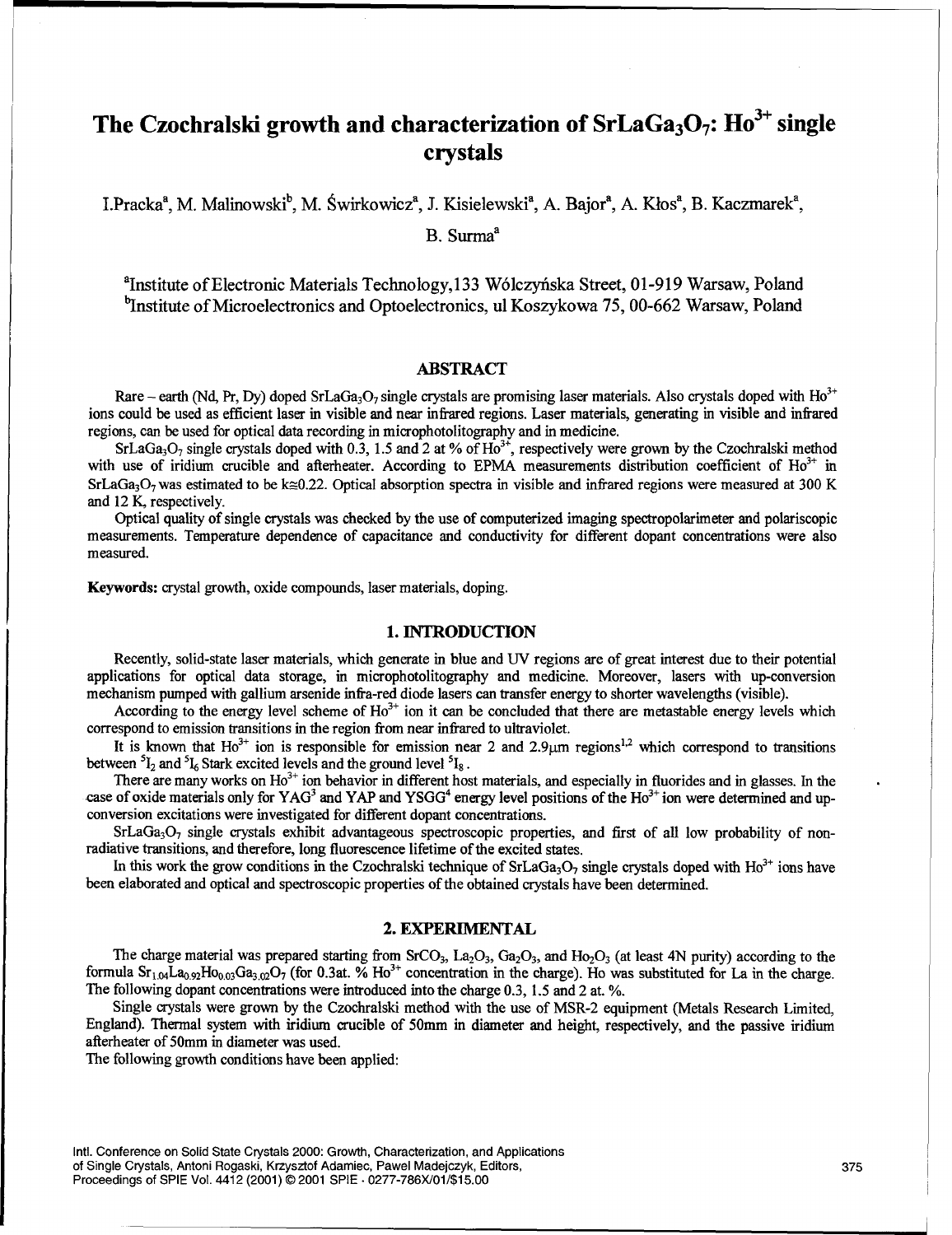- pulling rate  $1 2$ mm/h,
- $\cot{a}$  rotation rate  $30 40$  rpm,
- **-** growth direction **o00o1],**
- atmosphere: N<sub>2</sub>.

Single crystals 20mm in diameter, with length up to 70mm were obtained.

The optical quality of crystals was determined by the polariscopic and polarimetric methods. Computer controlled imaging spectropolarimeter was used for studying of birefringence. The absorption spectra at temperatures 12 and 300K were measured using the Bruker IFS 113V FT-IR spectrometer.

Electrical conductivity and capacitance were measured as a function of temperature for undoped and holmium doped specimens (with 0.3, 1.5 and 2 at. %). Hewlett Packard LCR Meter type HP 4263B was used. The measurements were performed in resistivity furnace in air atmosphere at  $f=1$  kHz.

#### **3. OPTICAL INVESTIGATIONS**

For optical measurements samples were cut perpendicularly to the growth direction [001] and were both sides optically polished. Absorption spectra at temperatures of 12K and 300K were measured with a Bruker IFS 113V FT-IR spectrometer. They are shown in Figs.I and 2.



Fig. 1 and Fig. 2. Absorption coefficient vs. wavenumber for  $SrLaGa<sub>3</sub>O<sub>7</sub>$ : Ho at temperatures of T=300K (Fig. 1) and T=12K (Fig. 2).

The crystal and wafers have been checked for their optical properties in the macroscale in the plane and circular polariscopes, an automated polarimeter capable of measuring the three maps on wafer area (birefringence, the principal azimuth (one of the principal residual stresses in the case of Z-cut wafers), and transmission)<sup>5,6</sup>, and on automated spectropolarimeter used for mapping of parameters associated with birefringence dispersion on wafer area<sup>7</sup>.

In this work due to the shortage of space we show only some characteristic results. In Fig.3 one can see the circular polariscope pictures of the wafer cut out from the top (Fig.3a), and from the bottom (Fig.3b) parts of the crystal doped with Ho 0.3 at.%. Besides the crack one can not observe any particular defects in Fig.3a. On the other hand, however, a core region is clearly visible in Fig.3b at the center of the wafer originating from the bottom part of the crystal. Moreover, one can also see the characteristic growth ridges on this picture at the perimeter of the wafer. The core region itself, as well as, the growth ridges and their neighborhood are the areas of mechanical stress, whereas the remaining part of the wafer is almost free from layer residual stress. Such is also the wafer cut from the top part of the crystal (Fig.3a) where only a few traces of the growth ridges can be observed.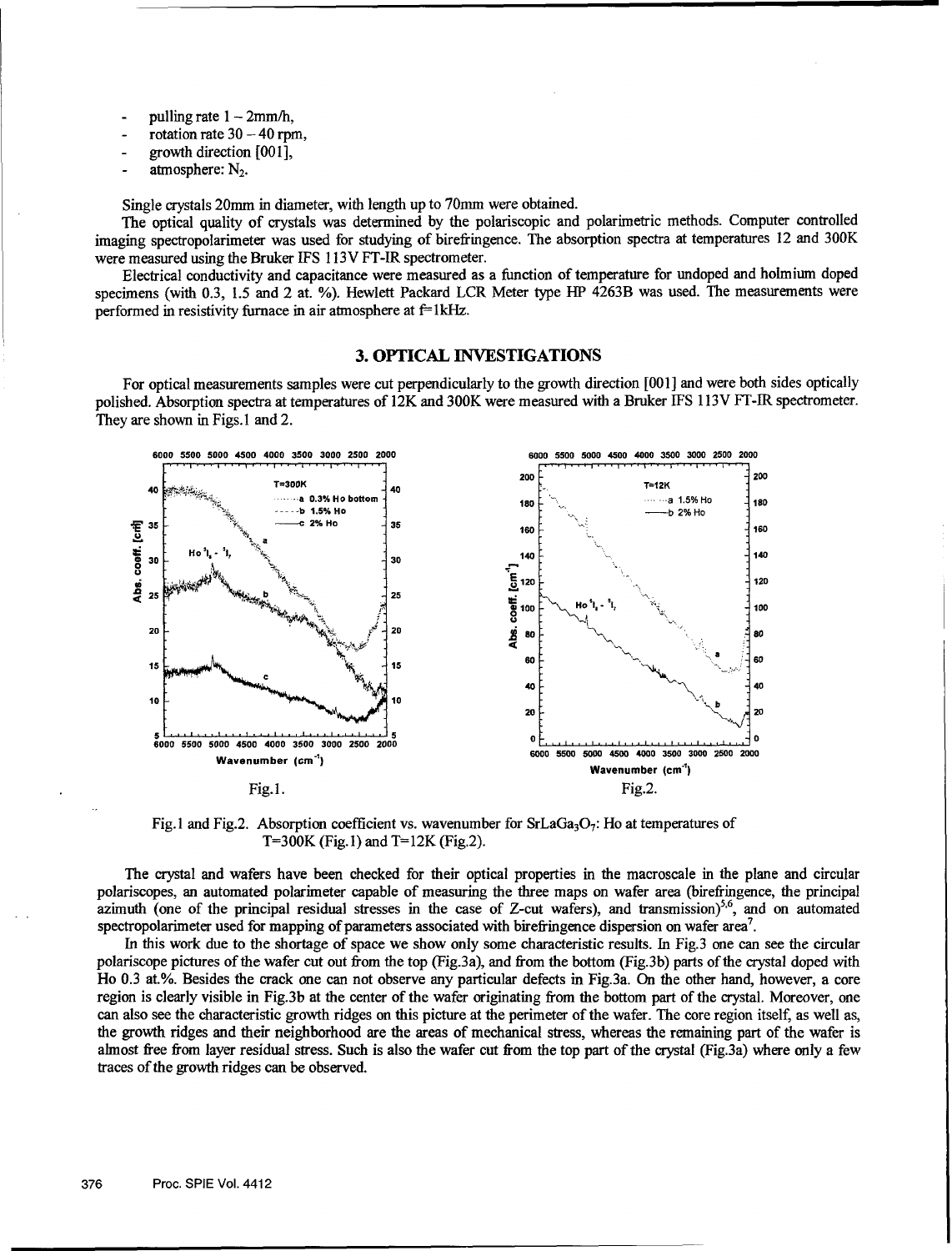In Fig.4 one can see the horizontal cross-section (along the horizontal diameter) of the BCD map ( not shown in this work) measured for 770 nm wavelength in the automated spectropolarimeter. In the case of Z-cut wafer, like here, the BDC (Birefringence Dispersion Coefficient) equals to the ratio of the stress-optic coefficients', i.e.

$$
BDC = \frac{Ci(\lambda_i)}{C(\lambda_{i+1})}
$$

where  $\lambda_i$  is 770 nm, and  $\lambda_{i+1}$  is incremented by 10 nm. A good, quasi-radial BDC distribution seen on this figure, as well as on BDC maps, and cross-sections of another wafers well coresponding with the plane and circular polariscope pictures, also showing a quasi-radial residual stress distributions. However in the remaining wafers one could always observe the core region of their centers.



Fig.3. Circular polariscope pictures (quarterwave plates crossed) for *656nm* wavelength of the wafer cut out from the top (Fig.3a), and the bottom (Fig.3b) parts of  $SrLaGa<sub>3</sub>O<sub>7</sub>$ no 1 crystal doped with Ho 0.3 at.%



Fig.4. Horizontal cross-section of the BDC map (unshown in this work), corresponding to Fig.3a.

#### 4. **CONDUCTIVITY AND CAPACITANCE MEASURMENTS**

Temperature dependence of capacitance and conductivity of  $SrLaGa<sub>3</sub>O<sub>7</sub>$  single crystals for different holmium concentrations was also measured. In Fig.5a conductivity dependence versus temperature is presented for undoped and  $SrLaGa<sub>3</sub>O<sub>7</sub>$ : Ho single crystals. For comparison, in Fig. 5b the similar dependence for other rare-earth dopants is presented. The band gap value calculated from the slopes of the presented curves is equal to about 2.4eV for undoped and rare-rarth doped specimens.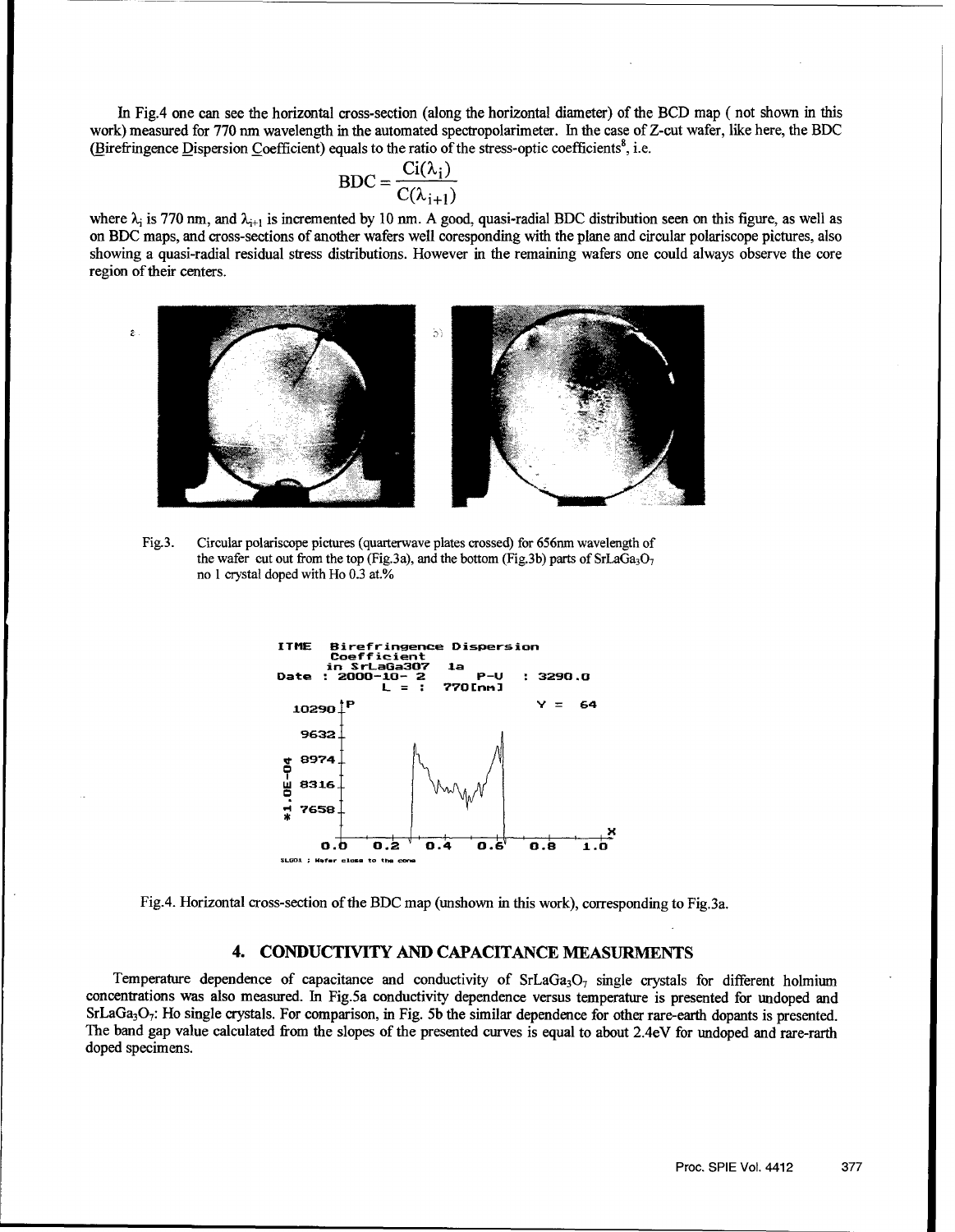

Fig. 5. Conductivity of SrLaGa<sub>3</sub>O<sub>7</sub> in dependence on reciprocal temperature. (Fig. 5a - for holmium doped crystals, Fig. **5b** - for other rare -earth dopands).



Fig. 6. Capacitance of SrLaGa<sub>3</sub>O<sub>7</sub> in dependence on temperature.

#### **5. CONCLUSIONS**

Single crystals of SrLaGa<sub>3</sub>O<sub>7</sub> doped with holmium were obtained by the Czochralski method. Optical homogenity of crystals was examined by computer controlled imaging polarimater.

The optical absorption at the temperature 300K and 12K was measured. It can be seen that more defective structure is observed for crystals with higher concentration of holmium. These results are well consistent with EPMA investigations which suggest that distribution coefficient of Ho in SrLaGa3O7 is relatively low and was estimated as close to  $k \approx 0.22$ . Therefore, due to dopant rejection at interface its concentration increases during growth and crystal quality decreases, especially at the tail part.

According to conductivity measurements as function of temperature it can be concluded that doping with holmium and other rare-earths does not influence the conductance properties of material. Dielectric constant is stable and independent on temperature till  $600^{\circ}$  C.